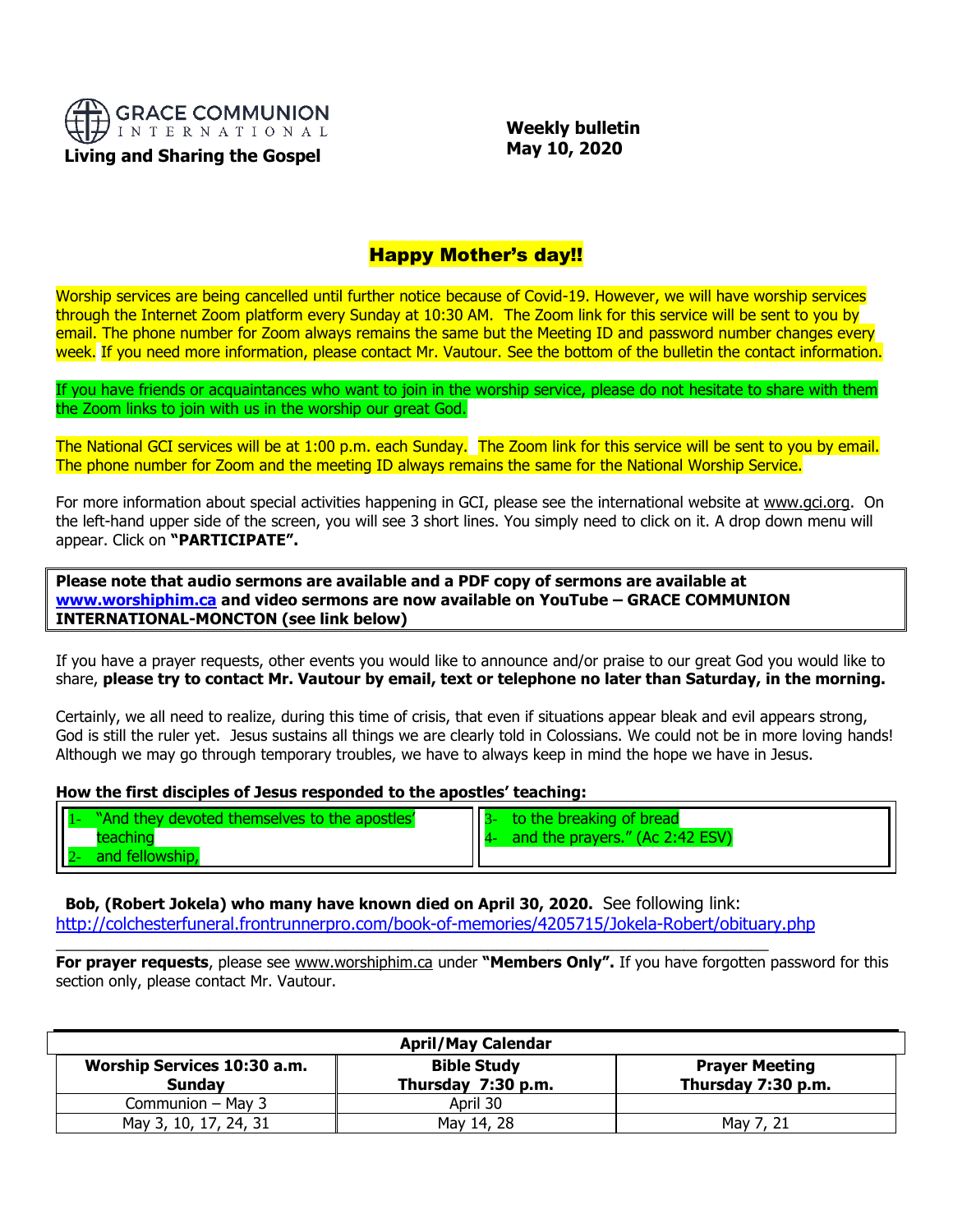**Offerings:** you can send your offering directly to the following address: **Grace Communion International- Canada, Suite 203A, 2121 Airport Dr., Saskatoon, SK 7SL 6W5.** If you prefer, you can also call **1-306-653-2705.** Thank you for your continued generous giving to God by giving to this part of God's church, his body.

**From Mr. Bill Hall – GCI Canadian Director** "Our office here in Saskatoon will remain open during regular business hours. I'm self isolating for a couple of weeks, but Kathleen will be available. We will continue to process the donations we receive in Saskatoon. Members are urged to mail them directly to our office for the time-being. They can also donate via phone using a credit card, or via Canada Helps using the donate button on our websit[e www.gcicanada.ca](https://eur03.safelinks.protection.outlook.com/?url=http%3A%2F%2Fwww.gcicanada.ca%2F&data=02%7C01%7C%7C9fd93e29c2b44509e5a008d7caa78fdb%7C84df9e7fe9f640afb435aaaaaaaaaaaa%7C1%7C0%7C637200693331983394&sdata=VAGy4Q%2BxbhHuYaeEiDz%2FQyicT%2FoiY4Ir9kc8w5yHRPs%3D&reserved=0) We are waving the provision that all donations given via Canada Helps go toward national expenses for the time being. We will credit all donations received via Canada Helps to a member's local congregation, if we can identify where they attend."

## **Timeless Truths in Cultural Clothing, by Michael Morrison**

\_\_\_\_\_\_\_\_\_\_\_\_\_\_\_\_\_\_\_\_\_\_\_\_\_\_\_\_\_\_\_\_\_\_\_\_\_\_\_\_\_\_\_\_\_\_\_\_\_\_\_\_\_\_\_\_\_\_\_\_\_\_\_\_\_\_\_\_\_\_\_\_\_\_\_\_

Most Christians accept the Bible as authoritative, as a book that gives reliable spiritual guidance. If we took a survey of Christians, asking them, "Do you believe the Bible?," most of them would say, "Yes" — or at least they would try to say yes to some portion of the Bible, such as the New Testament, or the teachings about loving one another. They want to say in some sense that they believe the Bible, that they accept it as an authority in their faith.

Protestants in particular respect the Bible as the basis for the Christian faith — the basis for their beliefs about God, Jesus, salvation and the church. Even though they may not have read the Bible, they tend to assume that it is true. Their faith in Christ leads them to accept the book that tells them about Christ. A preacher can say, "The Bible says…" with the expectation that the audience will give favorable weight to a biblical citation. The general tendency is for Christians to trust the Bible.

Some Christians view the Bible skeptically, but this is a more intellectually challenging (and therefore less common) position. It is not immediately apparent to new believers how a person can combine trust and mistrust — faith in Christianity with skepticism about the book that has been the traditional basis of that faith. They might view it as like sawing off the limb on which one's ladder is resting.

#### **Limits to belief**

Christians do not automatically believe everything that the Bible says. For example, if the preacher says, "The Bible says to destroy houses with persistent mildew," most Christians would not take it seriously. Although the Bible does say that (**[Leviticus 14:43-](https://biblia.com/bible/niv/Lev%2014.43-45) [45\)](https://biblia.com/bible/niv/Lev%2014.43-45)**, most Christians would not accept it. Their reasons might vary in sophistication: 1) That would be stupid. 2) No other Christians believe that, so it can't be right. 3) Jesus never said anything like that. 4) That has nothing to do with going to heaven. 5) Old Testament laws don't apply to Christians.

Most Christians reject the teaching about mildew. They are using a filter on the Bible — a filter that in most cases they haven't thought much about. They say they accept the Bible as an authority for their beliefs and practices, yet they do not accept part of the Bible. In this case, the common sense of most Christians functions as more authoritative than the original meaning of Scripture.

I am not saying that houses should be destroyed. Nor am I saying that we should routinely ignore the Bible and follow our common sense. We do not have to choose between such extremes. But Christians should think about the kind of authority the Bible has. If we openly disobey some of its teachings, then in what sense can we say that it is authoritative? Whether we like to think about such tensions or not, we do not read far in the Bible before we are faced with the issue. Why do we stand on some parts of the Bible, but not others? To use the ladder analogy again, we want to be sure that our ladder is resting on the correct branch, a branch that will not be broken by the winds of additional thought.

Let's use a New Testament example. Paul says four times, "**Greet one another with a holy kiss" ([Romans 16:16;](https://biblia.com/bible/niv/Rom%2016.16) [1](https://biblia.com/bible/niv/1%20Cor%2016.20)  [Corinthians 16:20;](https://biblia.com/bible/niv/1%20Cor%2016.20) [2 Corinthians 13:12;](https://biblia.com/bible/niv/2%20Cor%2013.12) [1 Thessalonians 5:26, NRSV\)](https://biblia.com/bible/nrsv/1%20Thess%205.26),** and Peter also says it (**[1 Peter 5:14\)](https://biblia.com/bible/niv/1%20Pet%205.14)**. Nevertheless, the vast majority of Christians who claim to accept the Bible as authoritative do not accept this command as required for Christians today. They greet one another, but not with a holy kiss. Why? Nothing in Scripture says that we can ignore what Peter and Paul wrote. There is no "Third Testament" to tell us that this part of the New Testament is obsolete. So the question remains: How can we say that the Bible is authoritative, and yet consider parts of it as not authoritative? In what way is the authority of the Bible limited?

### **Accidents of history**

Christians often call the Bible the Word of God. They view it as revelation from God to humans. The writers **"spoke from God"** as they were **"moved by the Holy Spirit" [\(2 Peter 1:21\)](https://biblia.com/bible/niv/2%20Pet%201.21).** The Scriptures were **"inspired by God" [\(2 Timothy 3:16\)](https://biblia.com/bible/niv/2%20Tim%203.16).** The New Testament is believed to be inspired in the same way as the Old.

But the Bible is not the supreme revelation of God — Jesus Christ is. The letter to the Hebrews begins by noting that difference: "**God spoke to our ancestors in many and various ways by the prophets, but in these last days he has spoken to us by a Son" ([Hebrews 1:1-2\)](https://biblia.com/bible/niv/Heb%201.1-2).** And Jesus, the Son, reveals God perfectly: **"He is…the exact imprint of God's very being" (verse 3). "The whole fullness of deity dwells bodily" in Christ ([Colossians 2:9\)](https://biblia.com/bible/niv/Col%202.9).** Jesus reveals God so well that whoever has seen Jesus has seen the Father **[\(John 14:9\)](https://biblia.com/bible/niv/John%2014.9).**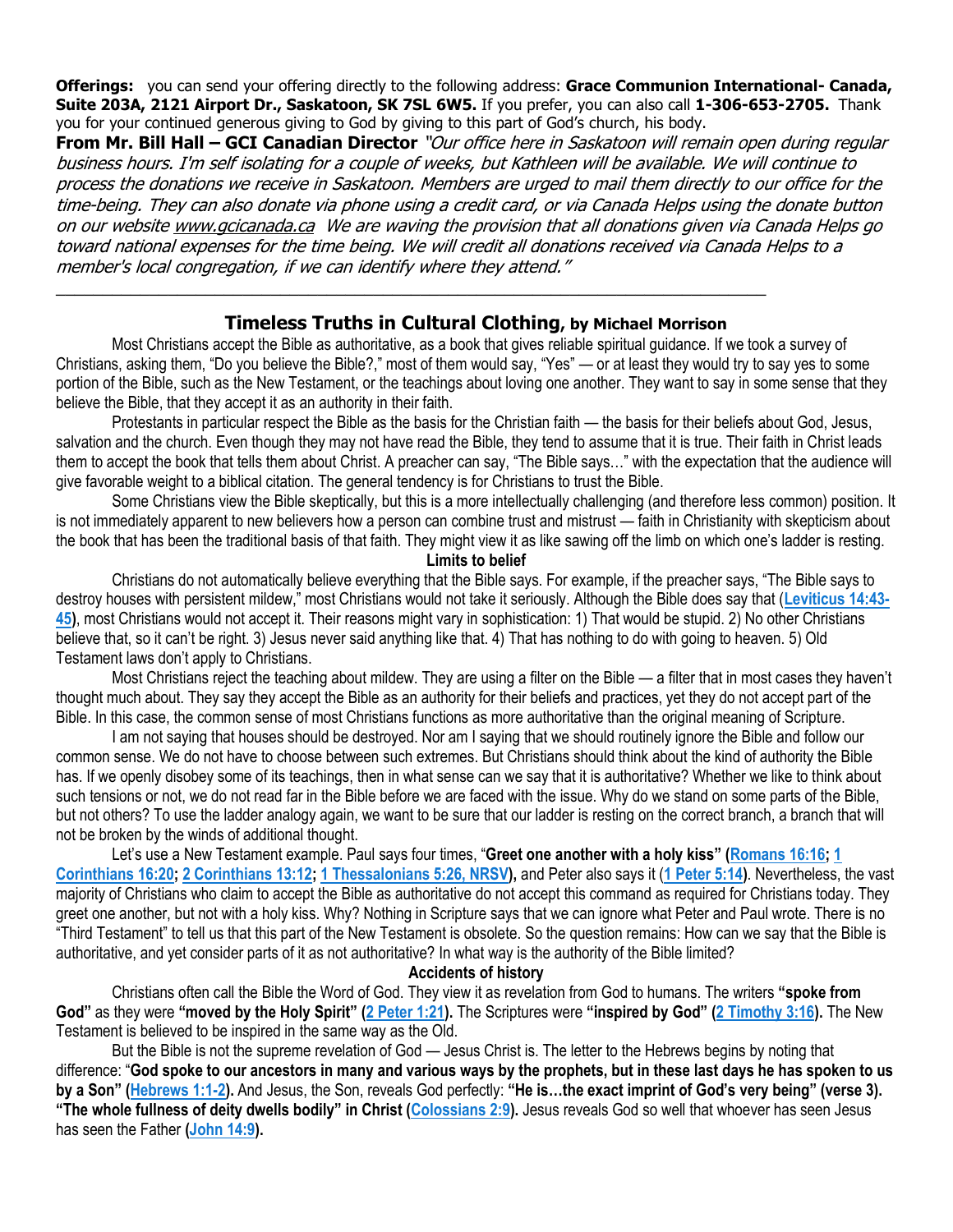But this supreme revelation of God came in a very specific form. His hair was a certain color, his skin was a certain color, he wore a certain style of clothes and spoke specific human languages. He was a male Jew living in Galilee and Judea at a particular time in history. So, is this what the Father looks like? Are we to identify a particular style of clothing and language as more God-like than other styles? No, those things do not reveal God to us — they are accidents of history. In speech, dress, and personal appearance, Jesus probably looked much like Judas Iscariot — and in such incidentals, Jesus reveals no more to us about God than Judas does.

Jesus, the supreme revelation of God, came to us in a specific cultural form, and when we discuss the way in which Jesus reveals the Father, we must distinguish between form and substance, between culture and principle. Sometimes it is easy to distinguish Jesus from his culture. But in other cases, Jesus participated in his culture — he went to Jerusalem for Jewish festivals, he told someone to follow a Jewish ritual, he told Peter to pay a tax, he told stories about kings and vineyards, he ate fish and drank wine, and called God Abba (**[John 7:14;](https://biblia.com/bible/niv/John%207.14) [10:22;](https://biblia.com/bible/niv/John%2010.22) [Matthew 8:4;](https://biblia.com/bible/niv/Matt%208.4) [17:27;](https://biblia.com/bible/niv/Matthew%2017.27) [Luke 24:43;](https://biblia.com/bible/niv/Luke%2024.43) [Mark 14:36\)](https://biblia.com/bible/niv/Mark%2014.36)**. Did he do these things by conviction, or by custom? Are Christians today to follow his example in these things, or do we overlook them as cultural accidents?

Jesus must be seen within his culture. We do not go to the extreme of imitating everything Jesus did, nor do we go to the other extreme of ignoring everything. We call Jesus our Lord, and we feel that we should obey his teachings, but we also make various exceptions. We do not "**sell everything you have and give to the poor" ([Luke 18:22\)](https://biblia.com/bible/niv/Luke%2018.22).** Some of Jesus' teachings were limited to a particular time and place, or even to a specific person. Although Jesus has supreme authority, we filter his teachings. We want to ensure that we are responding to the right teachings, not a command intended for someone else. We want to make sure that our ladder is resting against the correct branch of the tree.

#### **Scripture likewise limited**

Jesus, the supreme revelation of God, must be interpreted with some allowance for the specifics of his culture. How much more so must the Bible, a less direct revelation! Each writing was given at a particular time and place, in a particular language with words of a particular nuance. Sometimes the text addresses one specific situation only. We do not need to obey all the commands God gave to Noah, or to Abraham, or to Moses, or even to Jesus' disciples or to the believers in Corinth.

The command, **"Bring my cloak and parchments" ([2 Timothy 4:13\)](https://biblia.com/bible/niv/2%20Tim%204.13),** was given to a specific person. So was the command, "**Use a little wine because of your stomach" ([1 Timothy 5:23\)](https://biblia.com/bible/niv/1%20Tim%205.23).** The same letter says, **"Let a widow be put on the list if she is not less than sixty years old and has been married only once" (verse 9).** Such commands are rarely obeyed now, even by those who say they accept the Bible as authoritative.

Scripture is not a collection of timeless truths. Although some of its truths are timeless, other parts of the Bible are designed for a specific situation in a specific culture, and it would be wrong for us to take them out of that context and impose them on modern situations. First-century men were advised to pray with their hands raised **[\(1 Timothy 2:8](https://biblia.com/bible/niv/1%20Tim%202.8)**). Slaves were advised to submit even to harsh masters (**[1 Peter 2:18\)](https://biblia.com/bible/niv/1%20Pet%202.18)**. Virgins were advised to remain virgins (**[1 Corinthians 7:26\)](https://biblia.com/bible/niv/1%20Cor%207.26)**. Women were told how to dress when they prayed (**[1 Corinthians 11:5](https://biblia.com/bible/niv/1%20Cor%2011.5)**), and men were given advice regarding hair length (**verse 14**). Similarly, people were told to greet one another with a kiss.

These behaviors were appropriate in first-century Mediterranean culture, but are not necessary in Western culture today. Just as the New Testament was written with Greek words, but we do not have to repeat those Greek words in our worship, so also the New Testament was written with a particular culture in mind, but we do not have to repeat all the cultural details. Just as we recognize that the command to destroy mildewed houses was given to a specific people at a specific time, and does not apply to us today, we can also recognize that the command to kiss one another was also given to a specific people at a specific time, and we are not those people. Despite the fact that the command is given five times in the New Testament, it is not a command for us today.

The apostle Paul used one style of message in the synagogue and a different style at the Areopagus. If he could speak in our culture, he would change his style again (**[1 Corinthians 9:19-23](https://biblia.com/bible/niv/1%20Cor%209.19-23)**). He might cite Old Testament scriptures in a different way, or different scriptures, or at least give a longer explanation of how the verse is relevant to his argument. Parables might refer to urban life more often than to agricultural customs. Advice about slavery would not be included; modern situations would be addressed. The Bible was written in a different culture and for a different culture. Its truths were given with words and styles shaped by the culture it was given in.

Scripture does not warn us when a culturally-specific command is being given. When we read, we do not know in advance which verses are going to be culturally conditioned, so we cannot rule out the possibility in advance. We have to consider the possibility for all verses. This may complicate our approach to Scripture, but it is unavoidable, for this is the way Scripture was inspired. It came with certain extraneous details, just as Jesus had certain personal details about himself that were not essential to his revealing God to us.

Everything in Scripture had an original setting, but we do not conclude that the Bible had value only in its original setting. It continues to have value. Even the New Testament, which declares much of the Old Testament obsolete **[\(Hebrews 8:13\)](https://biblia.com/bible/niv/Heb%208.13),** nevertheless says that the Old Testament continues to be useful for Christian doctrine and training in righteousness (**[2 Timothy](https://biblia.com/bible/niv/2%20Tim%203.16) 3:16**). The New Testament often quotes the Old Testament not just as an authority about history, but for a principle that continues to be important for Christians. The New Testament is not advocating a wholesale application of old covenant laws, but it is saying that the Old Testament has a less specific but no less important usefulness, a usefulness rooted more in principles and concepts than in specific laws or specific words.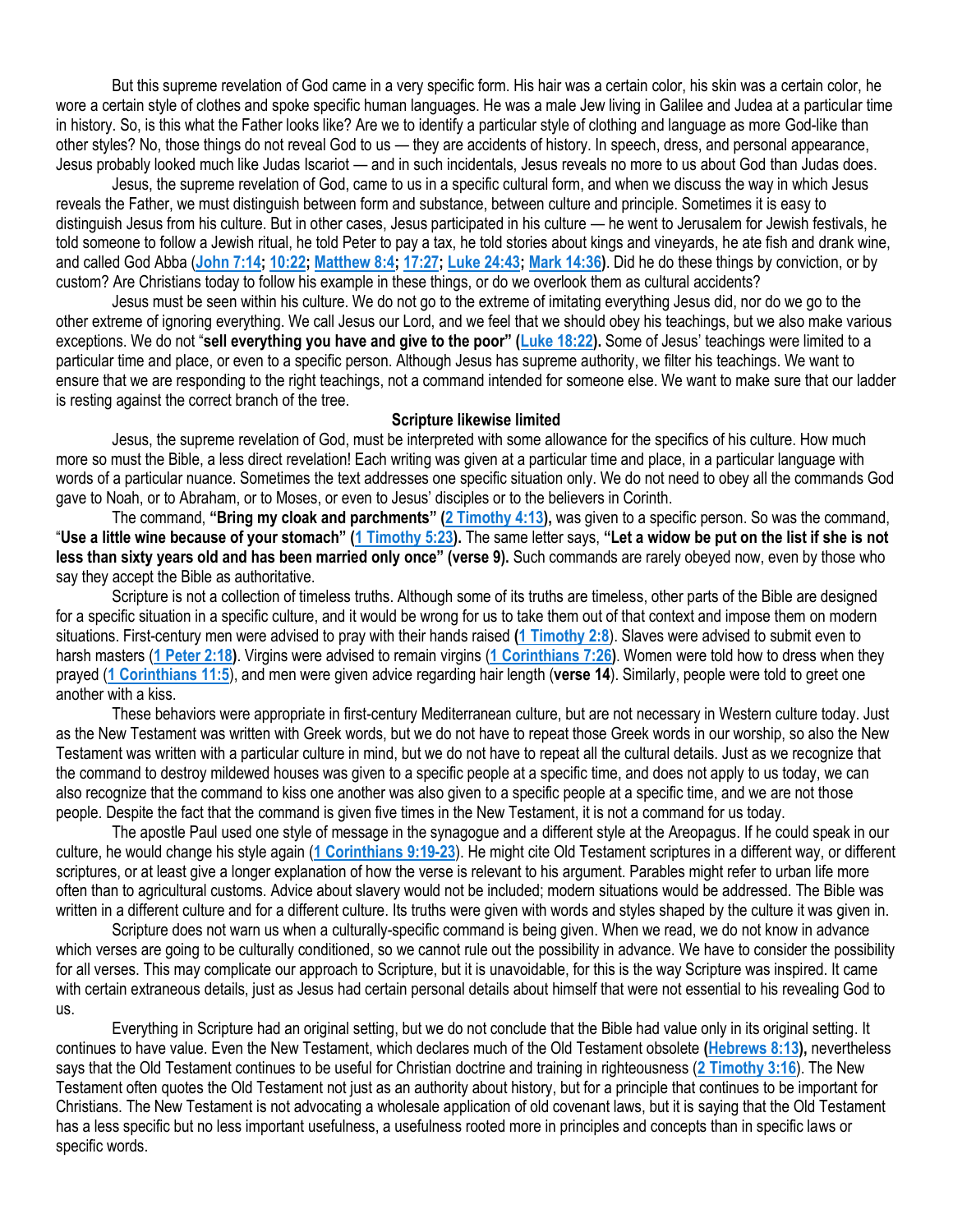Why have I spent so much time on the Old Testament? Because, when the New Testament speaks of the inspiration and authority of Scripture, it has the Old Testament in view. Our understanding of inspiration for the entire Bible is built on scriptures that are about the Old Testament. The New Testament is presumably inspired in the same way as the Old Testament. Just as with the Old, the authority of the New Testament is not in the specific cultural situations it happens to mention, but in the principles and concepts that lay behind the writings.

It is beyond the scope of this article to explain how to distinguish cultural details from timeless truths. In some cases the difference will be obvious. In other cases it will take more work to determine whether a teaching applies in other cultures, and in some cases it will be debatable. The point here is simply that a discrimination is necessary. There are obsolete instructions in the New Testament. The authority of the New Testament must be sought not in a literalistic application of every word (e.g., kiss), but in the level of principles (e.g., greet with affection).

Let me use the analogy of the ladder again. Many new Christians see that the tree is solid and well-rooted. They assume that all its branches are equally solid — even the smallest twigs — and they place their ladder against the tree without realizing that those twigs were never designed to carry such weight. Small branches may support the ladder for a while, but when a wind or an extra weight comes along, the ladder becomes unstable and possibly dangerous.

Now let me suggest a safer approach: New Christians need to begin at the trunk of the tree, and move out on branches only after testing them for stability. Some parts of the Bible (mildew, kisses, clothing styles) are good for decoration, as it were, but not for support. They are useful, but not always in the way we assume. They were inspired for one purpose, and we go wrong if we try to make them serve a different purpose. We need to focus on the purpose.

#### **Authority of Scripture**

So far, I have shown that Scripture has limitations, in particular the fact that it was written in and for other cultures. Some people use that fact to dismiss large portions of the Bible, perhaps Scripture itself. It is easy to show that biblical authority must be qualified in some way, but we do not jump from there into the opposite view, to say it has no authority at all. We are not forced to choose between all or nothing.

Let me mention some evidence that supports biblical authority. First, Scripture claims to be inspired by God. Writers such as Paul claimed to write with authority derived from his commission from God. God is the ultimate authority; Scripture is a derivative authority, but an authority nonetheless because it comes from God and testifies about Christ. This is a faith claim, not a proof. There is no way to prove the Bible's authority beyond all question; not even Jesus convinced everyone.

Tradition supports biblical authority. Christians throughout the centuries have found these writings to be useful and reliable, for both faith and practice. These books tell us what sort of God we believe in, what he did for us, and how we should respond. The biblical Jesus is the only one we have; other reconstructions are based more on presuppositions than on new evidence. Tradition also tells us which books are in the Bible; we trust that God ensured that the right books were included. Since God went to the extreme of revealing himself in flesh, we believe that he would also ensure that the revelation be faithfully preserved. This cannot be proved, but is based on our understanding of what God is doing with us.

History also shows that Scripture has been useful as a corrective to abuses within the church (e.g., in the Middle Ages) and within society (e.g., slavery, Nazism). The fact that a moral authority is needed does not prove that the Bible *is* that authority, but history shows that the Bible was useful in reforming some problems, and its usefulness came because people accepted it as an authority.

Personal experience also helps us understand that the Bible has authority. This is the book that has the courage and honesty to tell us about our own depravity, and the grace to offer us a cleansed conscience. It gives us moral strength not through rules and commands, but in an unexpected way — through grace and the ignominious death of our Lord. The Bible testifies to the love, joy and peace we may have through faith — feelings that are, just as the Bible describes, beyond our ability to put into words. This book gives us meaning and purpose in life by telling us of divine creation and redemption. These aspects of biblical authority cannot be proven to skeptics, but they help authenticate the writings that tell us these things we consider true.

The Bible does not sugar-coat its heroes, and this also helps us accept it as honest. It tells us about the failings of Abraham, Moses, David, the nation of Israel, and the bumbling disciples. The Bible is a message of grace, and grace resists manipulation. Although some use Scripture as a club, the Bible itself gives the message that undercuts such misuse of its authority. The Bible is a word that bears witness to a more authoritative Word, the Word made flesh, and the good news of God's grace.

The Bible's complexity is impressive. It is not simplistic; it does not take the easy way out. The New Testament claims both continuity and radical discontinuity with the old covenant. It would be simpler to eliminate one or the other, but it is more thoughtprovoking to have both. Likewise, Jesus is presented as both human and divine, a combination that does not fit well into Hebrew, Greek or modern thought. This complexity was not created through naïveté of the philosophical problems, but in spite of them. The Bible is a challenging book, not likely to be the result of peasants attempting a fraud or trying to make sense of hallucinations.

The disciples firmly believed Jesus to have been resurrected, and the most likely explanation for their belief is that Jesus was actually raised from the dead. (Fraud, hallucination, and mistake are all implausible.) Jesus' resurrection then gives additional weight to the book that announces such a phenomenal event. It gives additional weight to the testimony of the disciples as to who Jesus was and to the unexpected logic of conquering death through a death.